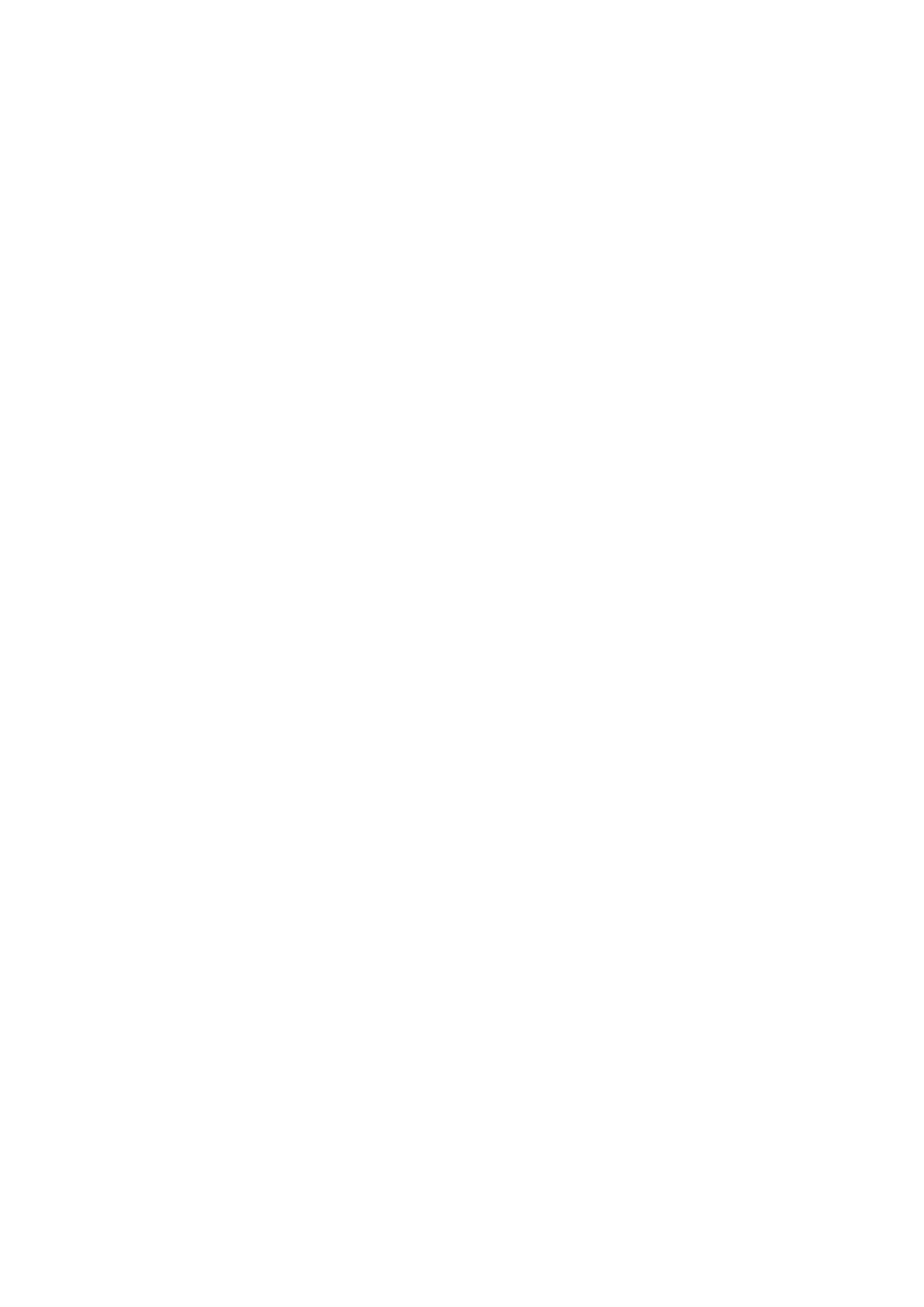

| Version 2.0                                       | Revision Date 03/31/2020                                                                                                                                                                                                                                                                              | Print Date 03/31/2020 |
|---------------------------------------------------|-------------------------------------------------------------------------------------------------------------------------------------------------------------------------------------------------------------------------------------------------------------------------------------------------------|-----------------------|
| <b>SECTION 5. FIRE-FIGHTING MEASURES</b>          |                                                                                                                                                                                                                                                                                                       |                       |
| Suitable extinguishing media                      | Use water spray, alcohol-resistant foam, dry chemical or<br>carbon dioxide.                                                                                                                                                                                                                           |                       |
| Specific hazards during fire<br>fighting          | Do not allow run-off from fire fighting to enter drains or water<br>courses.<br>Exposure to decomposition products may be a hazard to<br>health.                                                                                                                                                      |                       |
| Hazardous combustion<br>products                  | Carbon monoxide, carbon dioxide and unburned<br>hydrocarbons (smoke).<br>Carbon oxides<br>Nitrogen oxides (NOx)<br>Sulfur oxides<br>potassium oxide<br>Metal oxides<br>Magnesium oxides<br>Chlorine compounds<br>lodine compounds<br>Hydrogen chloride gas<br>Arsenic compounds<br>Fluorine compounds |                       |
| Specific extinguishing<br>methods                 | In the event of fire and/or explosion do not breathe fumes.<br>Use a water spray to cool fully closed containers.                                                                                                                                                                                     |                       |
| Special protective equipment<br>for fire-fighters | : Wear self-contained breathing apparatus for firefighting if<br>necessary.                                                                                                                                                                                                                           |                       |

## **SECTION 6. ACCIDENTAL RELEASE MEASURES**

| Personal precautions,<br>protective equipment and<br>emergency procedures | : Use personal protective equipment.<br>Ensure adequate ventilation.<br>Remove all sources of ignition.<br>Evacuate personnel to safe areas.<br>Avoid breathing dust/fumes/gas/mist/vapors/spray.<br>Beware of vapors accumulating to form explosive<br>concentrations. Vapors can accumulate in low areas. |
|---------------------------------------------------------------------------|-------------------------------------------------------------------------------------------------------------------------------------------------------------------------------------------------------------------------------------------------------------------------------------------------------------|
| Environmental precautions                                                 | : Prevent product from entering drains.<br>Prevent further leakage or spillage if safe to do so.                                                                                                                                                                                                            |
| Methods and materials for<br>containment and cleaning up                  | : Contain spillage, and then collect with non-combustible<br>absorbent material, (e.g. sand, earth, diatomaceous earth,<br>vermiculite) and place in container for disposal according to<br>local / national regulations (see section 13).<br>sodium hypochlorite                                           |

## **SECTION 7. HANDLING AND STORAGE**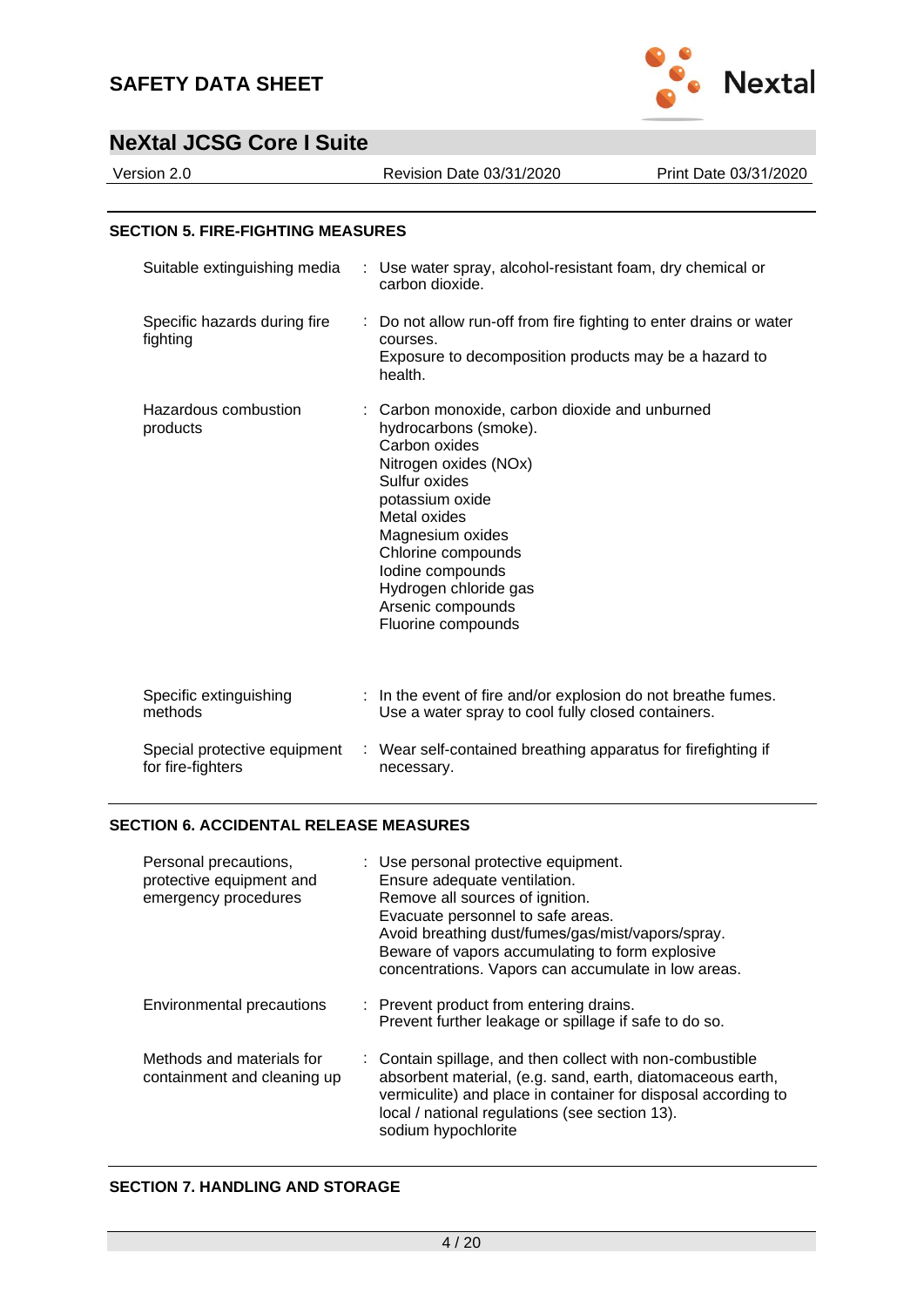

| Version 2.0                                        | Revision Date 03/31/2020                                                                                                                                                                                                                                                                                                                                                                                                                                                                           | Print Date 03/31/2020 |
|----------------------------------------------------|----------------------------------------------------------------------------------------------------------------------------------------------------------------------------------------------------------------------------------------------------------------------------------------------------------------------------------------------------------------------------------------------------------------------------------------------------------------------------------------------------|-----------------------|
| Advice on protection against<br>fire and explosion | : Take necessary action to avoid static electricity discharge<br>(which might cause ignition of organic vapors). Use only<br>explosion-proof equipment. Keep away from open flames, hot<br>surfaces and sources of ignition.                                                                                                                                                                                                                                                                       |                       |
| Advice on safe handling                            | : Avoid formation of aerosol.<br>Do not breathe vapors/dust.<br>Avoid exposure - obtain special instructions before use.<br>Avoid contact with skin and eyes.<br>For personal protection see section 8.<br>Smoking, eating and drinking should be prohibited in the<br>application area.<br>Provide sufficient air exchange and/or exhaust in work rooms.<br>Open drum carefully as content may be under pressure.<br>Dispose of rinse water in accordance with local and national<br>regulations. |                       |
| Conditions for safe storage                        | : Keep container tightly closed in a dry and well-ventilated<br>place.                                                                                                                                                                                                                                                                                                                                                                                                                             |                       |
| Materials to avoid                                 | : Do not store together with oxidizing and self-igniting products.                                                                                                                                                                                                                                                                                                                                                                                                                                 |                       |

### **SECTION 8. EXPOSURE CONTROLS/PERSONAL PROTECTION**

| Ingredients<br><b>PEG</b> | CAS-No.<br>25322-68-3 | Value type<br>(Form of<br>exposure)<br><b>TWA</b> | Control<br>parameters /<br>Permissible<br>concentration | <b>Basis</b><br><b>US WEEL</b> |
|---------------------------|-----------------------|---------------------------------------------------|---------------------------------------------------------|--------------------------------|
|                           |                       |                                                   | 10 mg/m3                                                |                                |
|                           |                       | <b>TWA</b><br>(aerosol)                           | $10$ mg/m $3$                                           | <b>US WEEL</b>                 |
| 2-methylpentane-2,4-diol  | $107 - 41 - 5$        | C                                                 | 25 ppm                                                  | <b>ACGIH</b>                   |
|                           |                       | C                                                 | 25 ppm<br>125 mg/m3                                     | <b>NIOSH REL</b>               |
|                           |                       | C                                                 | 25 ppm<br>125 mg/m3                                     | OSHA P0                        |
| hexane-1,6-diol           | 629-11-8              | <b>TWA</b>                                        | $10$ mg/m $3$                                           | <b>US WEEL</b>                 |
| ethanol                   | 64-17-5               | <b>TWA</b>                                        | 1,000 ppm<br>1,900 mg/m3                                | <b>NIOSH REL</b>               |
|                           |                       | <b>TWA</b>                                        | 1,000 ppm<br>1,900 mg/m3                                | OSHA Z-1                       |
|                           |                       | <b>TWA</b>                                        | $1,000$ ppm<br>1,900 mg/m3                              | OSHA P0                        |
|                           |                       | <b>STEL</b>                                       | $1,000$ ppm                                             | <b>ACGIH</b>                   |
| 2-propanol                | 67-63-0               | <b>TWA</b>                                        | 200 ppm                                                 | <b>ACGIH</b>                   |
|                           |                       | <b>STEL</b>                                       | $\overline{400}$ ppm                                    | <b>ACGIH</b>                   |
|                           |                       | <b>TWA</b>                                        | 400 ppm<br>980 mg/m3                                    | <b>NIOSH REL</b>               |
|                           |                       | <b>ST</b>                                         | 500 ppm<br>1,225 mg/m3                                  | <b>NIOSH REL</b>               |
|                           |                       | <b>TWA</b>                                        | 400 ppm<br>980 mg/m3                                    | OSHA Z-1                       |

## **Ingredients with workplace control parameters**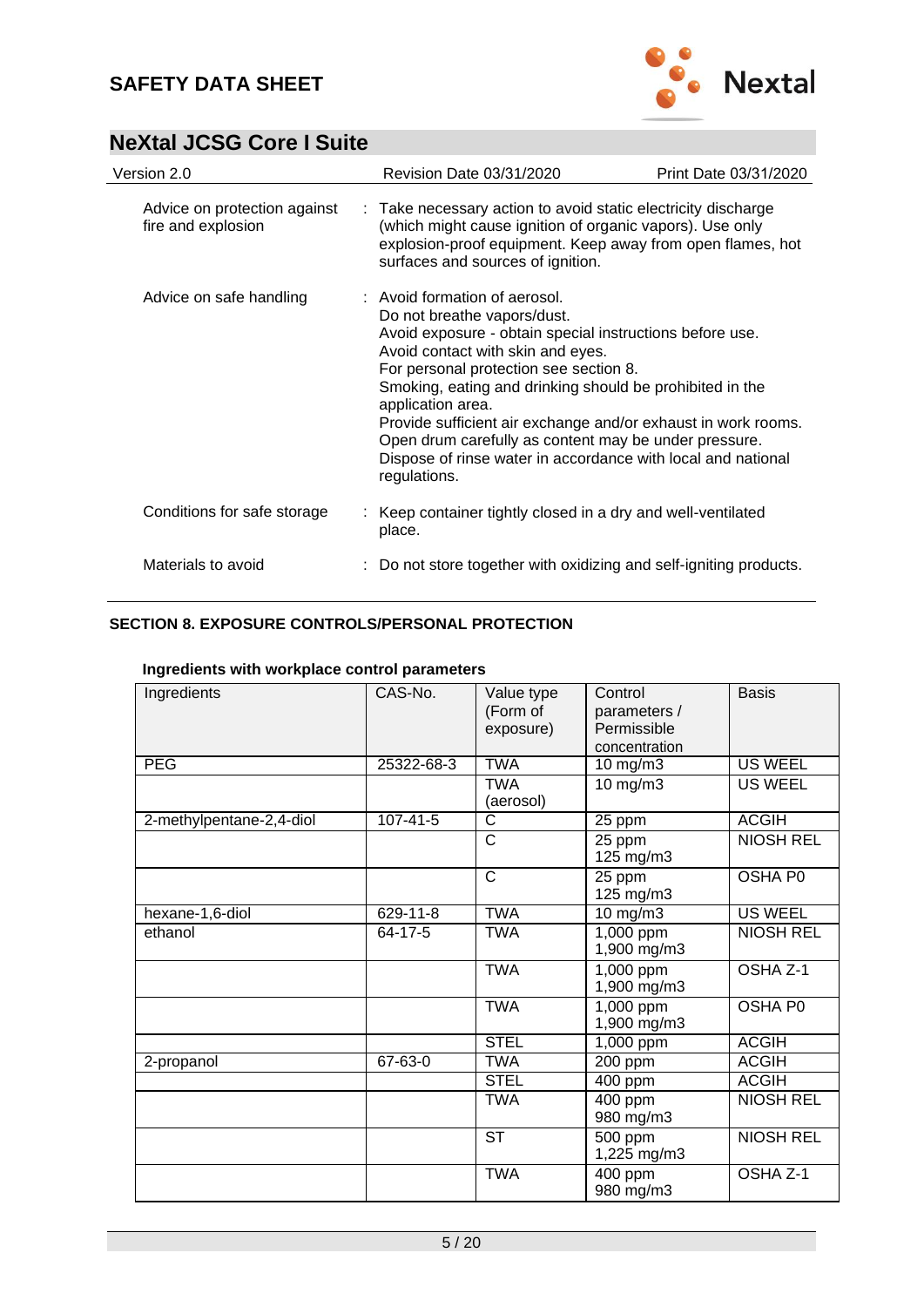

| Version 2.0<br>Revision Date 03/31/2020 |            |                                                    | Print Date 03/31/2020              |                     |
|-----------------------------------------|------------|----------------------------------------------------|------------------------------------|---------------------|
|                                         |            | <b>TWA</b>                                         | 400 ppm<br>980 mg/m3               | OSHA P0             |
|                                         |            | <b>STEL</b>                                        | 500 ppm<br>1,225 mg/m3             | OSHA P0             |
| glycerol                                | 56-81-5    | TWA (mist,<br>respirable<br>fraction)              | $5$ mg/m $3$                       | OSHA Z-1            |
|                                         |            | TWA (mist,<br>total dust)                          | 15 mg/m3                           | OSHA Z-1            |
|                                         |            | TWA (Total)                                        | $10$ mg/m $3$                      | <b>OSHA P0</b>      |
|                                         |            | <b>TWA</b><br>(Respirable<br>fraction)             | $5$ mg/m $3$                       | OSHA P0             |
|                                         |            | <b>TWA</b>                                         | $10$ mg/m $3$                      | <b>ACGIH</b>        |
|                                         |            | TWA (Mist -<br>total dust)                         | 10 mg/m3                           | OSHA P0             |
|                                         |            | TWA (Mist -<br>respirable<br>fraction)             | $5$ mg/m $3$                       | OSHA P0             |
| potassium iodide                        | 7681-11-0  | <b>TWA</b><br>(Inhalable<br>fraction and<br>vapor) | $0.01$ mg/m3                       | <b>ACGIH</b>        |
|                                         |            | <b>TWA</b><br>(Inhalable<br>fraction and<br>vapor) | $0.01$ mg/m3                       | <b>ACGIH</b>        |
|                                         |            | <b>TWA</b><br>(Inhalable<br>fraction and<br>vapor) | $0.01$ ppm<br>(iodine)             | <b>ACGIH</b>        |
| sodium iodide                           | 7681-82-5  | <b>TWA</b><br>(Inhalable<br>fraction and<br>vapor) | $0.01$ mg/m3                       | <b>ACGIH</b>        |
|                                         |            | <b>TWA</b><br>(Inhalable<br>fraction and<br>vapor) | 0.01 ppm<br>(iodine)               | <b>ACGIH</b>        |
| potassium fluoride                      | 7789-23-3  | <b>TWA</b>                                         | $2.5$ mg/m $3$<br>(Fluorine)       | OSHA <sub>Z-1</sub> |
|                                         |            | <b>TWA</b>                                         | $2.5 \text{ mg/m}$ 3<br>(Fluorine) | <b>ACGIH</b>        |
|                                         |            | <b>TWA</b>                                         | $2.5 \text{ mg/m}$<br>(Fluorine)   | <b>OSHA P0</b>      |
|                                         |            | <b>TWA</b>                                         | $2.5$ mg/m $3$<br>(Fluorine)       | OSHA Z-1            |
|                                         |            | <b>TWA</b>                                         | $2.5$ mg/m $3$<br>(Fluorine)       | <b>ACGIH</b>        |
|                                         |            | <b>TWA</b>                                         | $2.5$ mg/m $3$<br>(Fluorine)       | OSHA P0             |
| ammonium chloride                       | 12125-02-9 | <b>TWA</b>                                         | 10 mg/m3                           | <b>ACGIH</b>        |
|                                         |            | <b>STEL</b>                                        | $20$ mg/m $3$                      | <b>ACGIH</b>        |
|                                         |            | <b>TWA</b><br>(Fumes)                              | $10$ mg/m $3$                      | <b>NIOSH REL</b>    |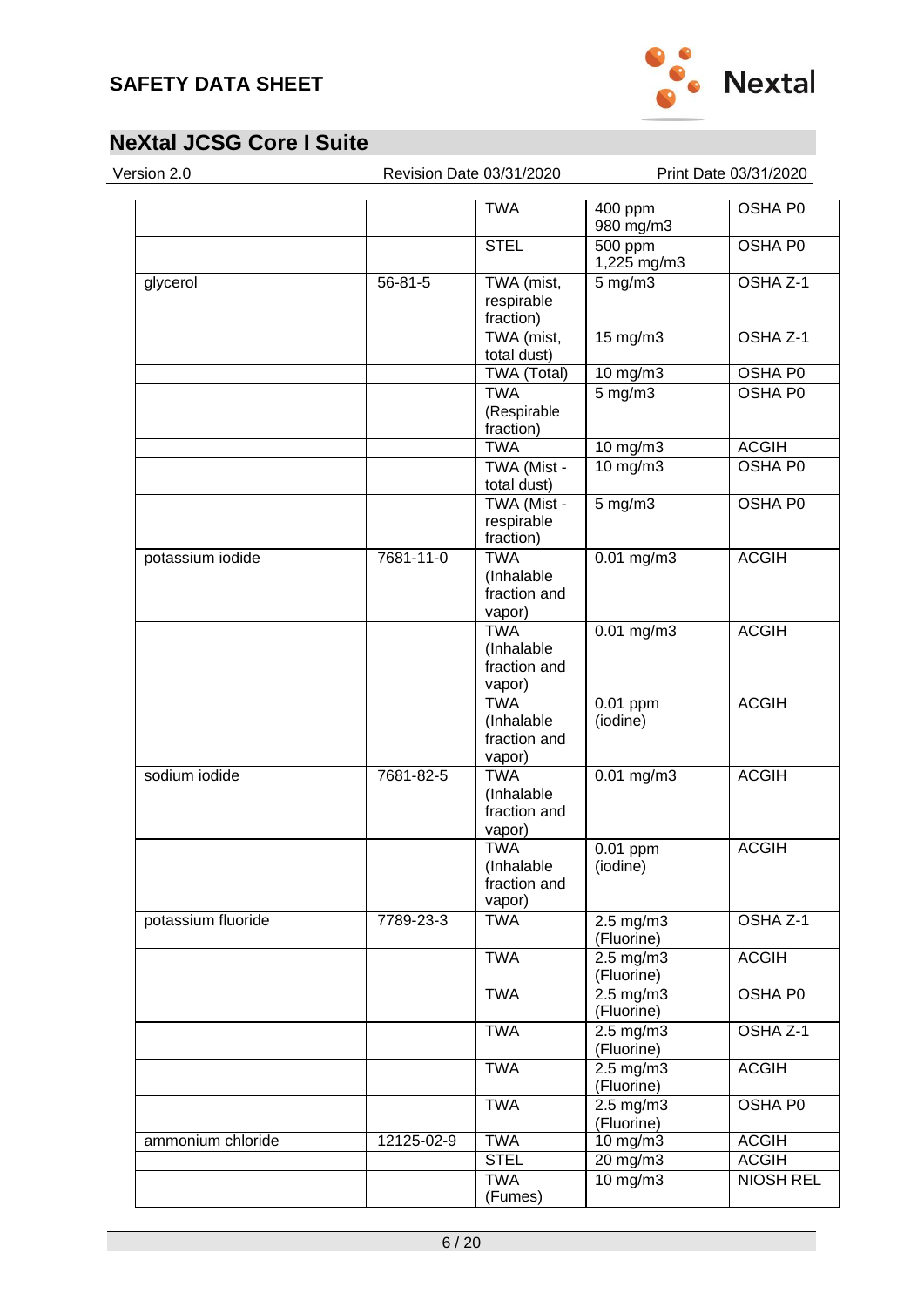

(Fluorine)

# **NeXtal JCSG Core I Suite**

| Version 2.0       |            | Revision Date 03/31/2020 |                                    | Print Date 03/31/2020 |  |
|-------------------|------------|--------------------------|------------------------------------|-----------------------|--|
|                   |            | ST (Fumes)               | 20 mg/m3                           | <b>NIOSH REL</b>      |  |
|                   |            | <b>TWA</b>               | $10$ mg/m $3$                      | <b>OSHA P0</b>        |  |
|                   |            | <b>STEL</b>              | 20 mg/m3                           | OSHA P0               |  |
|                   |            | <b>TWA</b><br>(Fumes)    | $10$ mg/m $3$                      | <b>ACGIH</b>          |  |
|                   |            | <b>STEL</b><br>(Fumes)   | 20 mg/m3                           | <b>ACGIH</b>          |  |
|                   |            | <b>TWA</b><br>(Fumes)    | 10 mg/m3                           | <b>NIOSH REL</b>      |  |
|                   |            | ST (Fumes)               | $20 \text{ mg/m}$                  | <b>NIOSH REL</b>      |  |
| ammonium fluoride | 12125-01-8 | <b>TWA</b>               | $2.5$ mg/m $3$<br>(Fluorine)       | OSHA Z-1              |  |
|                   |            | <b>TWA</b>               | $2.5$ mg/m $3$<br>(Fluorine)       | <b>ACGIH</b>          |  |
|                   |            | <b>TWA</b>               | 2.5 mg/m3<br>(Fluorine)            | OSHA P0               |  |
|                   |            | <b>TWA</b>               | $2.5$ mg/m $3$<br>(Fluorine)       | OSHA Z-1              |  |
|                   |            | <b>TWA</b>               | $2.5 \text{ mg/m}$ 3<br>(Fluorine) | <b>ACGIH</b>          |  |
|                   |            | <b>TWA</b>               | $2.5$ mg/m $3$                     | OSHA P0               |  |

## **Hazardous components without workplace control parameters**

| Ingredients                   | CAS-No.        |
|-------------------------------|----------------|
| Lithium citrate tribasic      | 6080-58-6      |
| tetrahydrate                  |                |
| Magnesium nitrate,            | 13446-18-9     |
| hexahydrate                   |                |
| triammonium citrate           | 3458-72-8      |
| lithium chloride              | 7447-41-8      |
| Magnesium chloride,           | 7791-18-6      |
| hexahydrate                   |                |
| calcium acetate hydrate       | 114460-21-8    |
| ammonium iodide               | 12027-06-4     |
| calcium chloride dihydrate    | 10035-04-8     |
| lithium sulfate, monohydrate  | 10102-25-7     |
| 4-Morpholineethanesulfonic    | 145224-94-8    |
| acid                          |                |
| Sodium cacodylate trihydrate  | 6131-99-3      |
| $2 -$                         | 103-47-9       |
| (Cyclohexylamino) ethanesulfo |                |
| nic acid                      |                |
| potassium nitrate             | 7757-79-1      |
| citric acid                   | 77-92-9        |
| potassium thiocyanate         | 333-20-0       |
| sodium thiocyanate            | $540 - 72 - 7$ |
| ammonium nitrate              | 6484-52-2      |
| lithium nitrate               | 7790-69-4      |
| ammonium formate              | 540-69-2       |
| imidazole                     | 288-32-4       |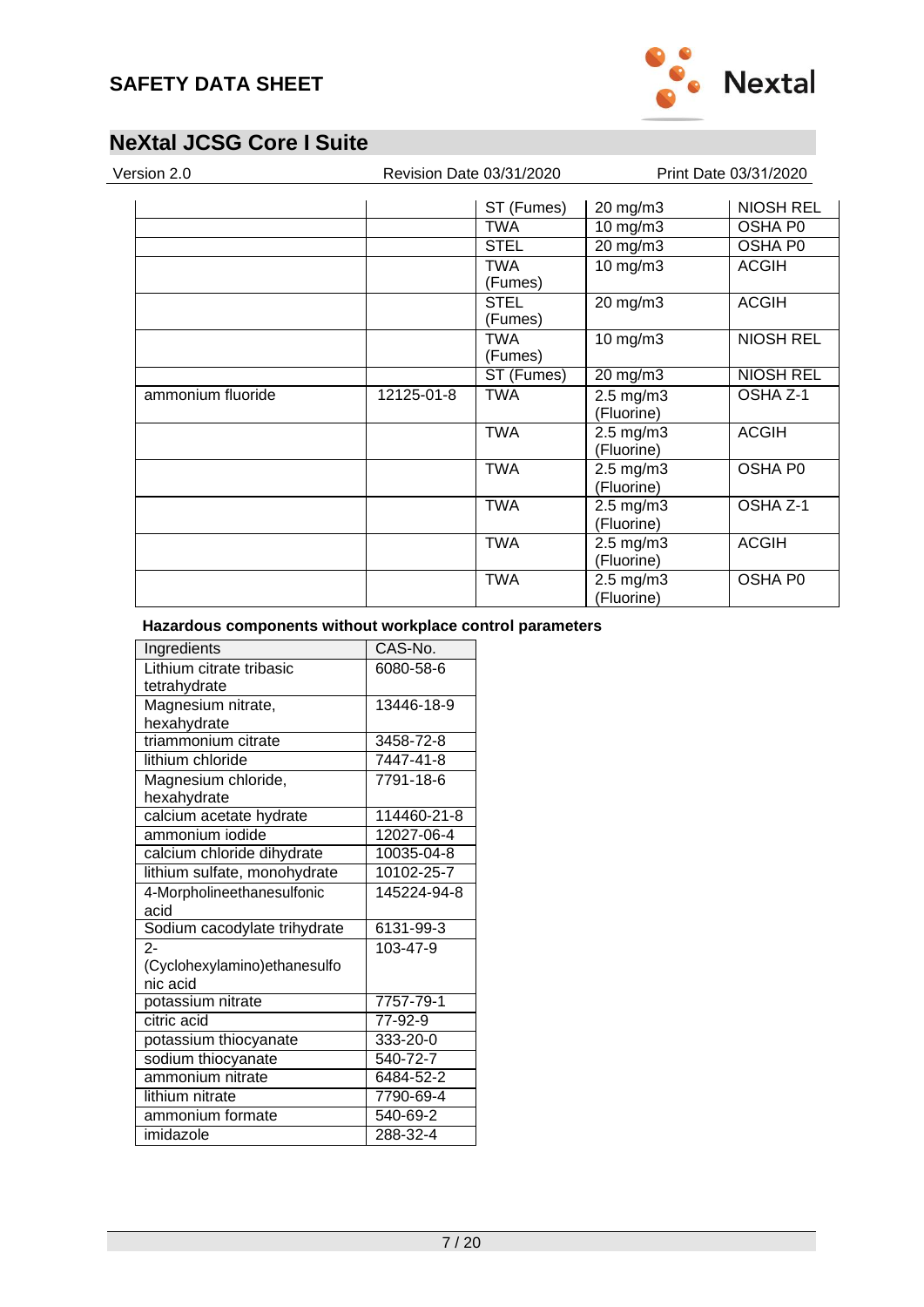

Version 2.0 Revision Date 03/31/2020 Print Date 03/31/2020

## **Biological occupational exposure limits**

| Ingredients | CAS-No.        | Control<br>parameters  | Biological<br>specimen | Sampling<br>time                                                           | Permissible<br>concentration | <b>Basis</b>               |
|-------------|----------------|------------------------|------------------------|----------------------------------------------------------------------------|------------------------------|----------------------------|
|             | $67 - 63 - 0$  | Acetone                | Urine                  | End of<br>shift at<br>end of<br>workweek                                   | 40 mg/l                      | <b>ACGIH</b><br><b>BEI</b> |
|             | 7789-23-3      | Fluoride<br>(Fluorine) | Urine                  | Prior to<br>shift (16<br>hours<br>after<br>exposure<br>ceases)             | $2$ mg/l                     | <b>ACGIH</b><br><b>BEI</b> |
|             |                | Fluoride<br>(Fluorine) | Urine                  | End of<br>shift (As<br>soon as<br>possible<br>after<br>exposure<br>ceases) | $3 \text{ mg/l}$             | <b>ACGIH</b><br><b>BEI</b> |
|             | 12125-01-<br>8 | Fluoride<br>(Fluorine) | Urine                  | Prior to<br>shift (16<br>hours<br>after<br>exposure<br>ceases)             | $2$ mg/l                     | <b>ACGIH</b><br><b>BEI</b> |
|             |                | Fluoride<br>(Fluorine) | Urine                  | End of<br>shift (As<br>soon as<br>possible<br>after<br>exposure<br>ceases) | $3$ mg/l                     | <b>ACGIH</b><br><b>BEI</b> |

#### **Personal protective equipment**

| Respiratory protection      | : In the case of vapor formation use a respirator with an<br>approved filter.                                                                                                                                                                                                                                                                                  |
|-----------------------------|----------------------------------------------------------------------------------------------------------------------------------------------------------------------------------------------------------------------------------------------------------------------------------------------------------------------------------------------------------------|
| Hand protection<br>Material | : Protective gloves                                                                                                                                                                                                                                                                                                                                            |
| <b>Remarks</b>              | : The choice of an appropriate glove does not only depend on<br>its material but also on other quality features and is different<br>from one producer to the other. Take note of the information<br>given by the producer concerning permeability and break<br>through times, and of special workplace conditions<br>(mechanical strain, duration of contact). |
| Eye protection              | : Tightly fitting safety goggles<br>Wear face-shield and protective suit for abnormal processing<br>problems.<br>Do not wear contact lenses.<br>Ensure that eyewash stations and safety showers are close                                                                                                                                                      |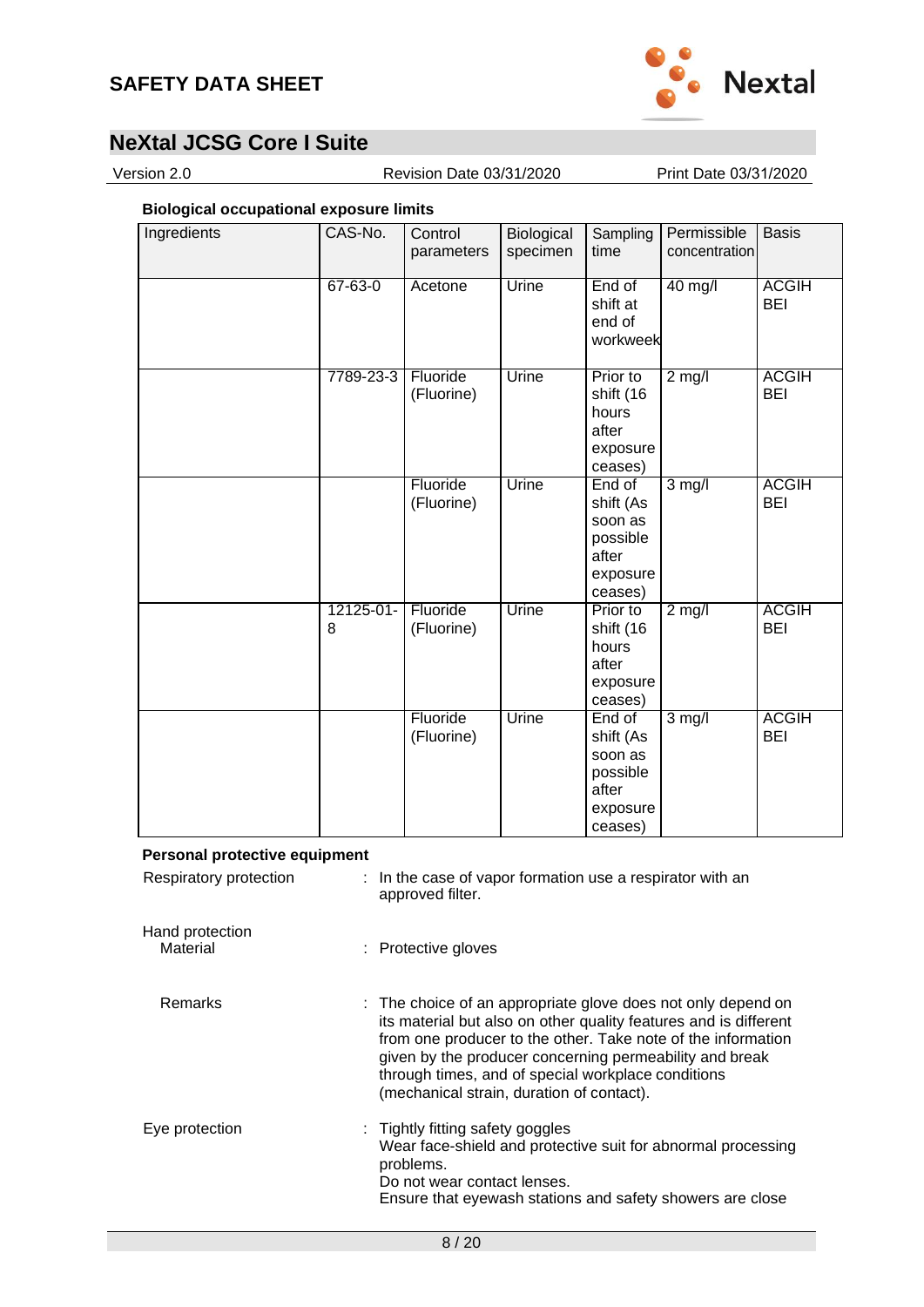

| Version 2.0              | <b>Revision Date 03/31/2020</b>                                                                                                                                                                                                                                                  | Print Date 03/31/2020 |
|--------------------------|----------------------------------------------------------------------------------------------------------------------------------------------------------------------------------------------------------------------------------------------------------------------------------|-----------------------|
|                          | to the workstation location.                                                                                                                                                                                                                                                     |                       |
| Skin and body protection | : Choose body protection according to the amount and<br>concentration of the dangerous substance at the workplace.<br>Footwear protecting against chemicals<br>Workers should wear antistatic footwear.                                                                          |                       |
| Hygiene measures         | : Keep away from food and drink.<br>Wash hands before breaks and at the end of workday.<br>Ensure adequate ventilation, especially in confined areas.<br>Keep working clothes separately.<br>Avoid contact with the skin and the eyes.<br>When using do not eat, drink or smoke. |                       |

### **SECTION 9. PHYSICAL AND CHEMICAL PROPERTIES**

| Appearance                                 |   | liquid            |
|--------------------------------------------|---|-------------------|
| Color                                      |   | No data available |
| Odor                                       |   | No data available |
| <b>Odor Threshold</b>                      |   | No data available |
| рH                                         |   | No data available |
| Melting point/range                        |   | No data available |
| Boiling point/boiling range                |   | No data available |
| Flash point                                |   | No data available |
| Evaporation rate                           | t | No data available |
| <b>Burning rate</b>                        | t | No data available |
| Upper explosion limit                      |   | No data available |
| Lower explosion limit                      | t | No data available |
| Vapor pressure                             |   | No data available |
| Relative vapor density                     |   | No data available |
| Relative density                           | t | No data available |
| Density                                    | t | No data available |
| Solubility(ies)<br>Water solubility        |   | No data available |
| Solubility in other solvents               |   | No data available |
| Partition coefficient: n-<br>octanol/water |   | No data available |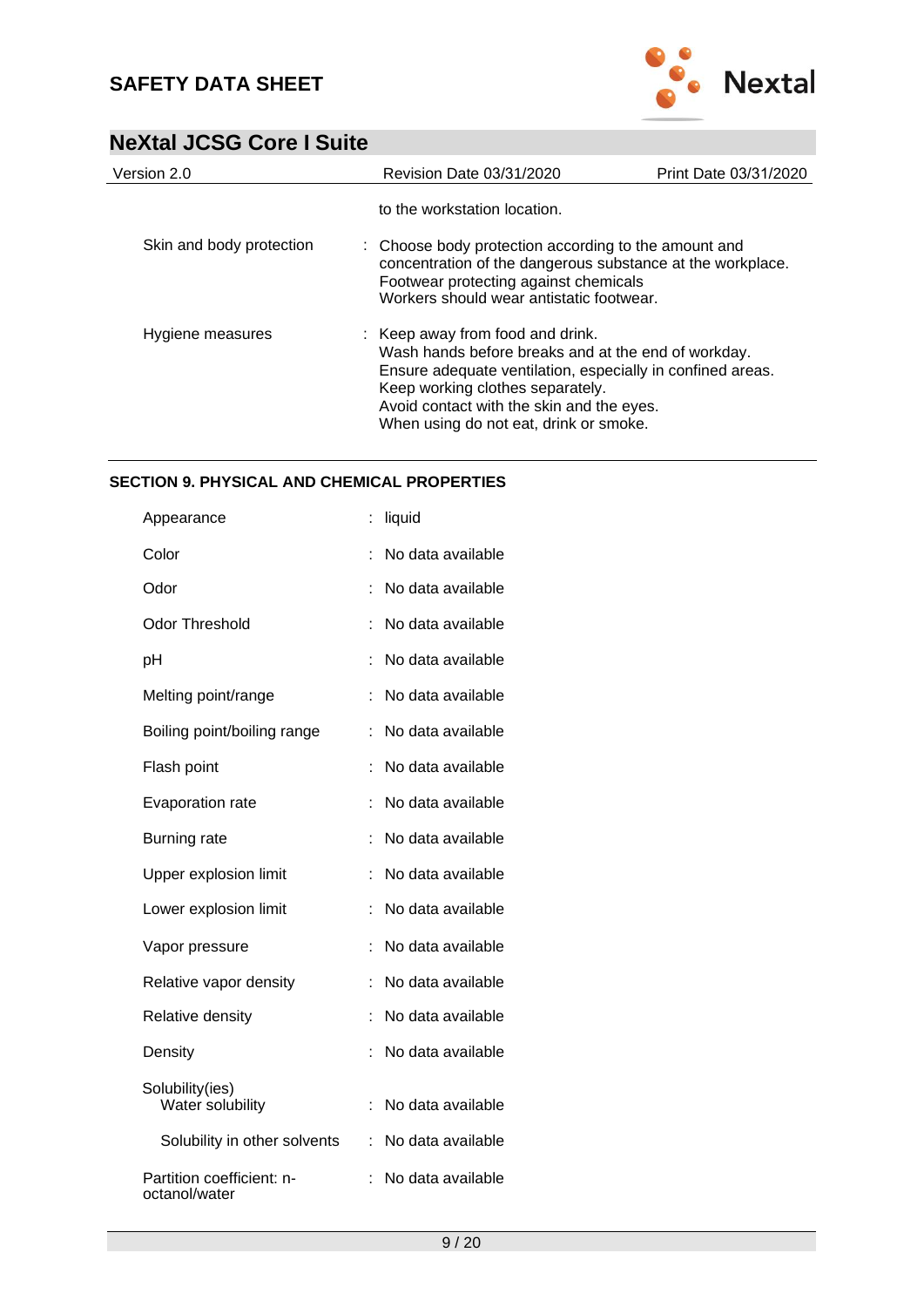

| Version 2.0                     | <b>Revision Date 03/31/2020</b> | Print Date 03/31/2020 |
|---------------------------------|---------------------------------|-----------------------|
| Autoignition temperature        | $:$ No data available           |                       |
| Decomposition temperature       | $\therefore$ No data available  |                       |
| Viscosity<br>Viscosity, dynamic | : No data available             |                       |
| Viscosity, kinematic            | : No data available             |                       |
| <b>Explosive properties</b>     | $:$ No data available           |                       |
| Oxidizing properties            | : No data available             |                       |

#### **SECTION 10. STABILITY AND REACTIVITY**

| Reactivity                            | : No decomposition if stored and applied as directed.                                                                                                                                                                                      |
|---------------------------------------|--------------------------------------------------------------------------------------------------------------------------------------------------------------------------------------------------------------------------------------------|
| Chemical stability                    | : No decomposition if stored and applied as directed.                                                                                                                                                                                      |
| Possibility of hazardous<br>reactions | : Stable under recommended storage conditions.<br>Hazardous decomposition products formed under fire<br>conditions.<br>Vapors may form explosive mixture with air.<br>Keep away from oxidizing agents, and acidic or alkaline<br>products. |
| Conditions to avoid                   | : Heat, flames and sparks.                                                                                                                                                                                                                 |
| Incompatible materials                | $:$ No data available                                                                                                                                                                                                                      |
| Hazardous decomposition<br>products   | : No decomposition if stored and applied as directed.                                                                                                                                                                                      |

### **SECTION 11. TOXICOLOGICAL INFORMATION**

| <b>Acute toxicity</b><br>Harmful if swallowed. |                                                                                                                    |
|------------------------------------------------|--------------------------------------------------------------------------------------------------------------------|
| <u>Product:</u><br>Acute oral toxicity         | : No data available                                                                                                |
|                                                | Acute toxicity estimate: 1,041 mg/kg<br>Method: Calculation method                                                 |
| Acute inhalation toxicity                      | $:$ No data available                                                                                              |
|                                                | Acute toxicity estimate: $> 40$ mg/l<br>Exposure time: 4 h<br>Test atmosphere: vapor<br>Method: Calculation method |
| Acute dermal toxicity                          | ∶ No data available                                                                                                |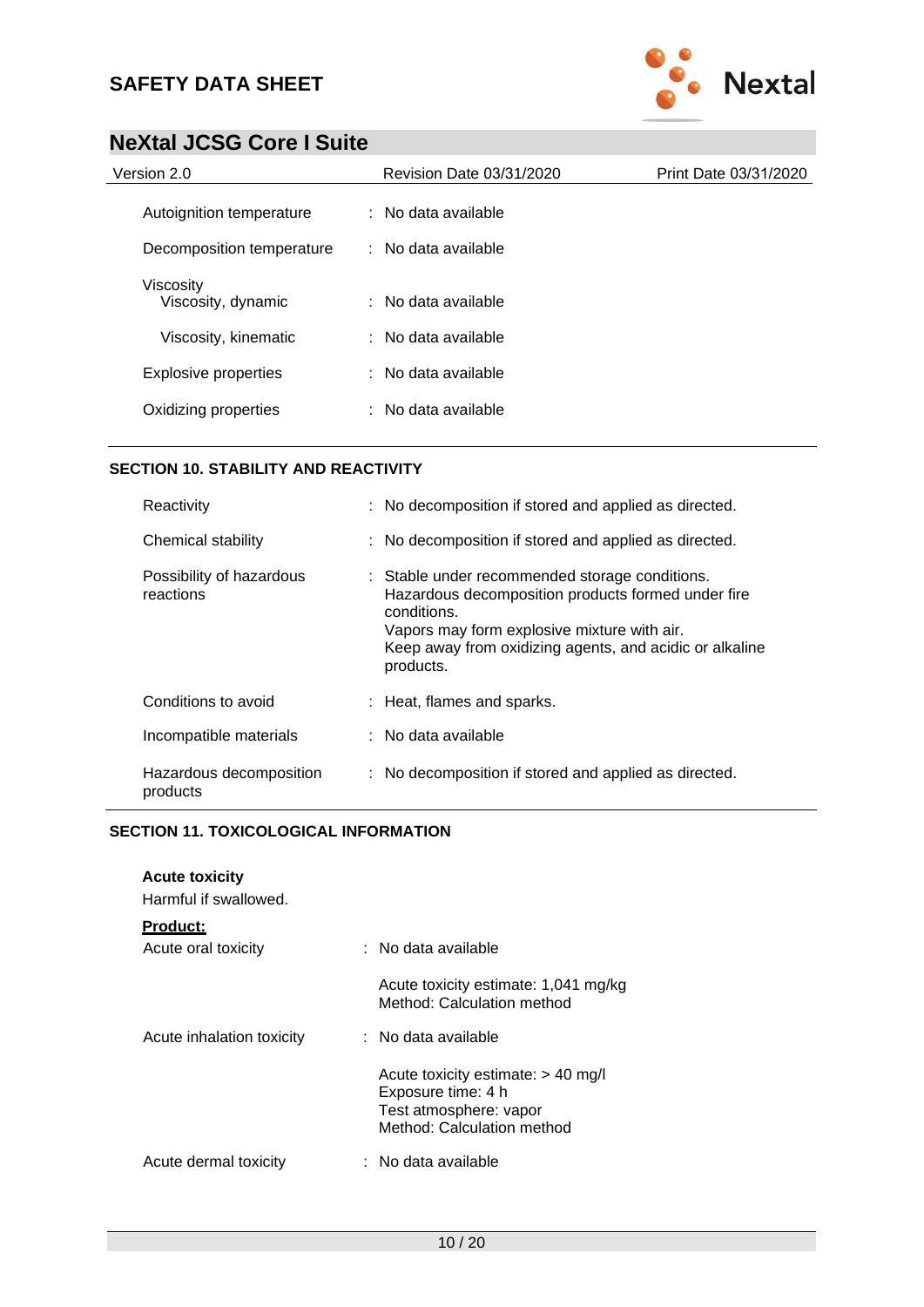

| Version 2.0                                             | Revision Date 03/31/2020                                               | Print Date 03/31/2020 |
|---------------------------------------------------------|------------------------------------------------------------------------|-----------------------|
|                                                         | Acute toxicity estimate: $> 5,000$ mg/kg<br>Method: Calculation method |                       |
| Ingredients:                                            |                                                                        |                       |
| PEG:<br>Acute inhalation toxicity                       | : No data available                                                    |                       |
| Acute dermal toxicity                                   | : No data available                                                    |                       |
| 2-methylpentane-2,4-diol:<br>Acute oral toxicity        | : LD50 Oral (Rat): 3,700 mg/kg                                         |                       |
| Acute dermal toxicity                                   | : LD50 Dermal (Rabbit): 7,892 mg/kg                                    |                       |
| hexane-1,6-diol:<br>Acute oral toxicity                 | : LD50 Oral (Rat): $> 3,000$ mg/kg                                     |                       |
| Acute dermal toxicity                                   | : LD50 Dermal (Rabbit): $> 2,500$ mg/kg                                |                       |
| ethanol:<br>Acute oral toxicity                         | : LD50 Oral (Rat): 10,470 mg/kg                                        |                       |
| Acute inhalation toxicity                               | : LC50 (Rat): 20000 ppm<br>Exposure time: 10 h                         |                       |
| 2-propanol:<br>Acute oral toxicity                      | : LD50 Oral (Rat): 5,045 mg/kg                                         |                       |
| Acute dermal toxicity                                   | : LD50 Dermal (Rabbit): 12,800 mg/kg                                   |                       |
| glycerol:<br>Acute oral toxicity                        | : LD50 Oral (Rat): 12,000 mg/kg                                        |                       |
| Acute dermal toxicity                                   | : LD50 Dermal (Rabbit): 10,000 mg/kg                                   |                       |
| Magnesium nitrate, hexahydrate:<br>Acute oral toxicity  | : LD50 Oral (Rat): 5,440 mg/kg                                         |                       |
| lithium chloride:<br>Acute oral toxicity                | : LD50 Oral (Rat): 526 mg/kg                                           |                       |
| Magnesium chloride, hexahydrate:<br>Acute oral toxicity | : LD50 Oral (Rat): 8,100 mg/kg                                         |                       |
| calcium acetate hydrate:<br>Acute oral toxicity         | : LD50 Oral (Rat): 4,280 mg/kg                                         |                       |
| potassium iodide:<br>Acute oral toxicity                | : LD50 Oral (Mouse): 1,000 mg/kg                                       |                       |
| Acute inhalation toxicity                               | : No data available                                                    |                       |
| Acute dermal toxicity                                   | : No data available                                                    |                       |
| sodium iodide:<br>Acute oral toxicity                   | : LD50 Oral (Rat): 4,340 mg/kg                                         |                       |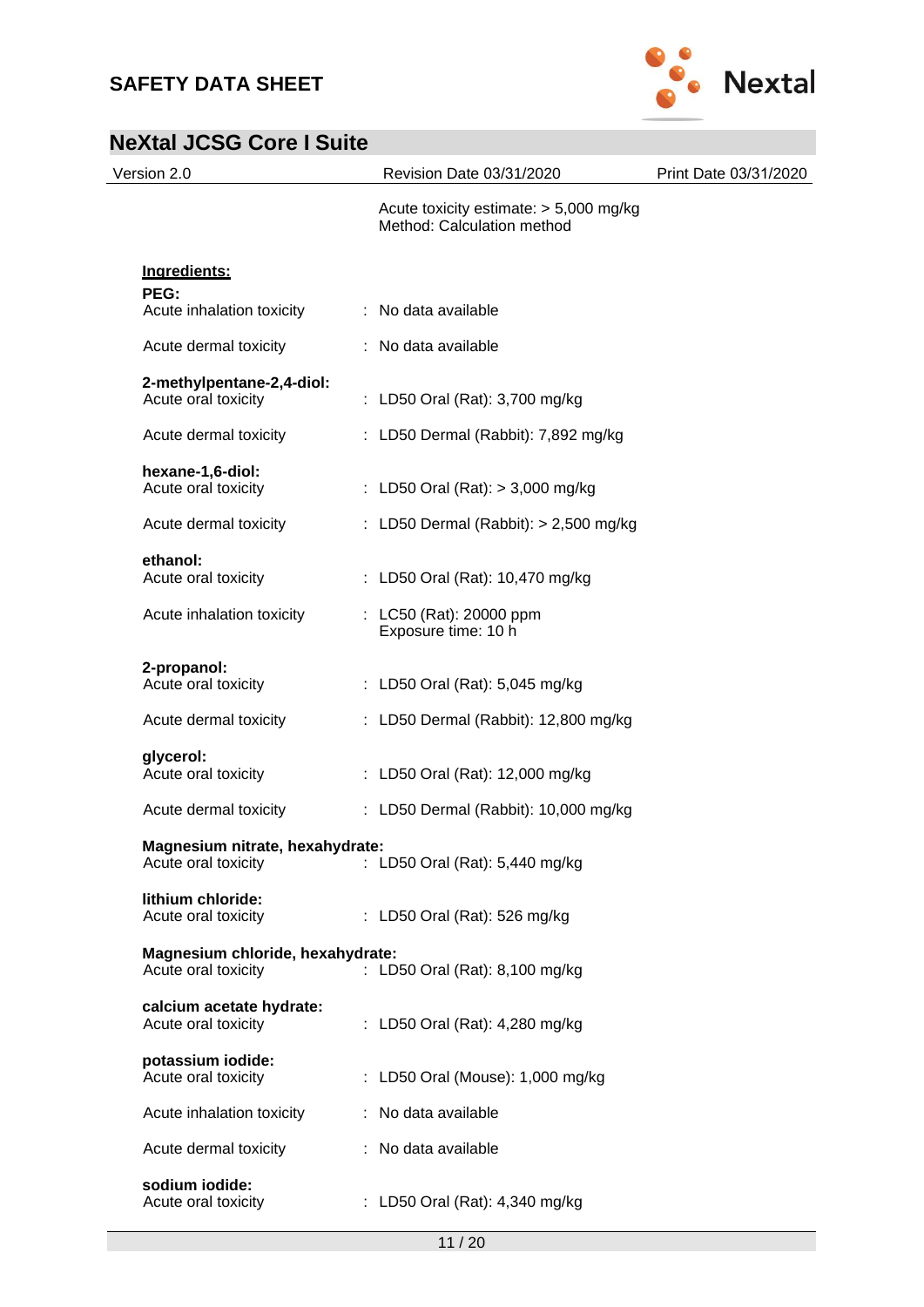Exposure time: 24 h



| Version 2.0                                                                         | Revision Date 03/31/2020                                          | Print Date 03/31/2020 |
|-------------------------------------------------------------------------------------|-------------------------------------------------------------------|-----------------------|
| lithium sulfate, monohydrate:<br>Acute oral toxicity                                | LD50 Oral (Rat): 613 mg/kg                                        |                       |
| potassium nitrate:<br>Acute oral toxicity                                           | : LD50 Oral (Rat): 3,750 mg/kg                                    |                       |
| citric acid:<br>Acute oral toxicity                                                 | : LD50 Oral (Rat): 5,400 mg/kg                                    |                       |
| Acute dermal toxicity                                                               | : LD50 Dermal (Rat): > 2,000 mg/kg                                |                       |
| potassium thiocyanate:<br>Acute oral toxicity                                       | : LD50 Oral (Rat): 854 mg/kg                                      |                       |
| sodium thiocyanate:<br>Acute oral toxicity                                          | : LD50 Oral (Rat): 764 mg/kg                                      |                       |
| Acute inhalation toxicity                                                           | : Acute toxicity estimate: 1.6 mg/l<br>Test atmosphere: dust/mist |                       |
| ammonium nitrate:<br>Acute oral toxicity                                            | : LD50 Oral (Rat): 2,217 mg/kg                                    |                       |
| ammonium formate:<br>Acute oral toxicity                                            | : LD50 Oral (Mouse): 2,250 mg/kg                                  |                       |
| potassium fluoride:<br>Acute oral toxicity                                          | : LD50 Oral (Rat): 148 - 225 mg/kg                                |                       |
| ammonium chloride:<br>Acute oral toxicity                                           | : LD50 Oral (Rat): 1,650 mg/kg                                    |                       |
| imidazole:<br>Acute oral toxicity                                                   | : LD50 Oral (Rat): 970 mg/kg                                      |                       |
| <b>Skin corrosion/irritation</b><br>Causes skin irritation.                         |                                                                   |                       |
| Product:<br>Remarks:<br>May irritate skin.                                          |                                                                   |                       |
| Ingredients:<br>2-propanol:<br>Species: Rabbit<br>Result: Mild skin irritation      |                                                                   |                       |
| glycerol:<br>Species: Rabbit<br>Exposure time: 24 h<br>Result: Mild skin irritation |                                                                   |                       |
| Magnesium nitrate, hexahydrate:<br>Species: Rabbit                                  |                                                                   |                       |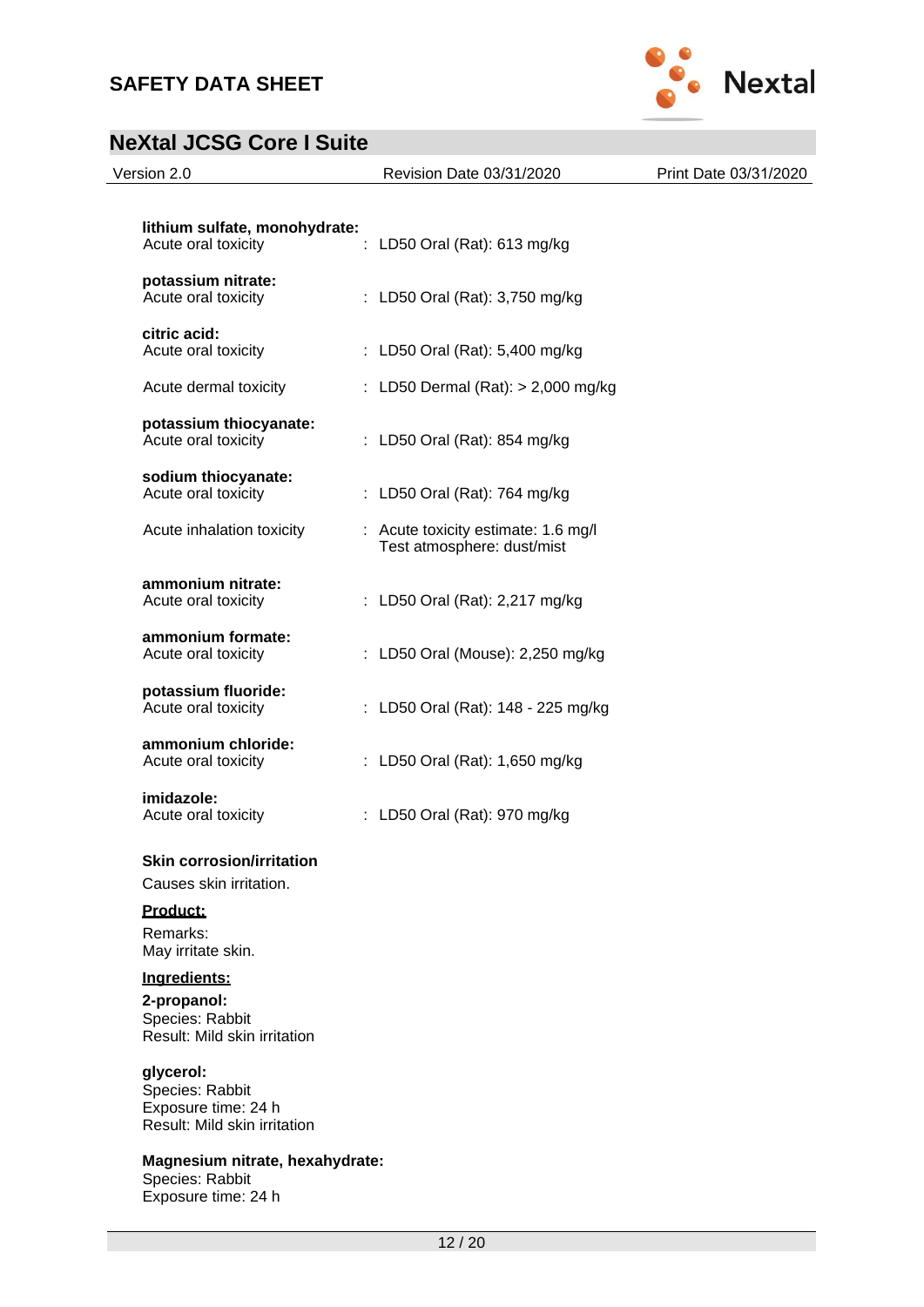## **SAFETY DATA SHEET**



## **NeXtal JCSG Core I Suite**

Version 2.0 Revision Date 03/31/2020 Print Date 03/31/2020

Result: Mild skin irritation

#### **sodium thiocyanate:**

Species: Rabbit Result: No skin irritation

#### **Serious eye damage/eye irritation**

Causes serious eye irritation.

#### **Product:**

Remarks: May cause irreversible eye damage.

### **Ingredients:**

**ethanol:** Result: Eye irritation

#### **2-propanol:**

Species: Rabbit Result: Eye irritation Exposure time: 24 h

#### **glycerol:**

Species: Rabbit Result: Mild eye irritation Exposure time: 24 h

#### **Magnesium nitrate, hexahydrate:**

Species: Rabbit Result: Mild eye irritation Exposure time: 24 h

#### **sodium thiocyanate:**

Species: Rabbit Result: No eye irritation

#### **Respiratory or skin sensitization**

Skin sensitization: Not classified based on available information. Respiratory sensitization: Not classified based on available information.

#### **Ingredients:**

**sodium thiocyanate:** Species: Humans Result: positive

Species: Guinea pig Result: positive

### **Germ cell mutagenicity**

Not classified based on available information.

#### **Carcinogenicity**

May cause cancer.<br>IARC

Group 2A: Probably carcinogenic to humans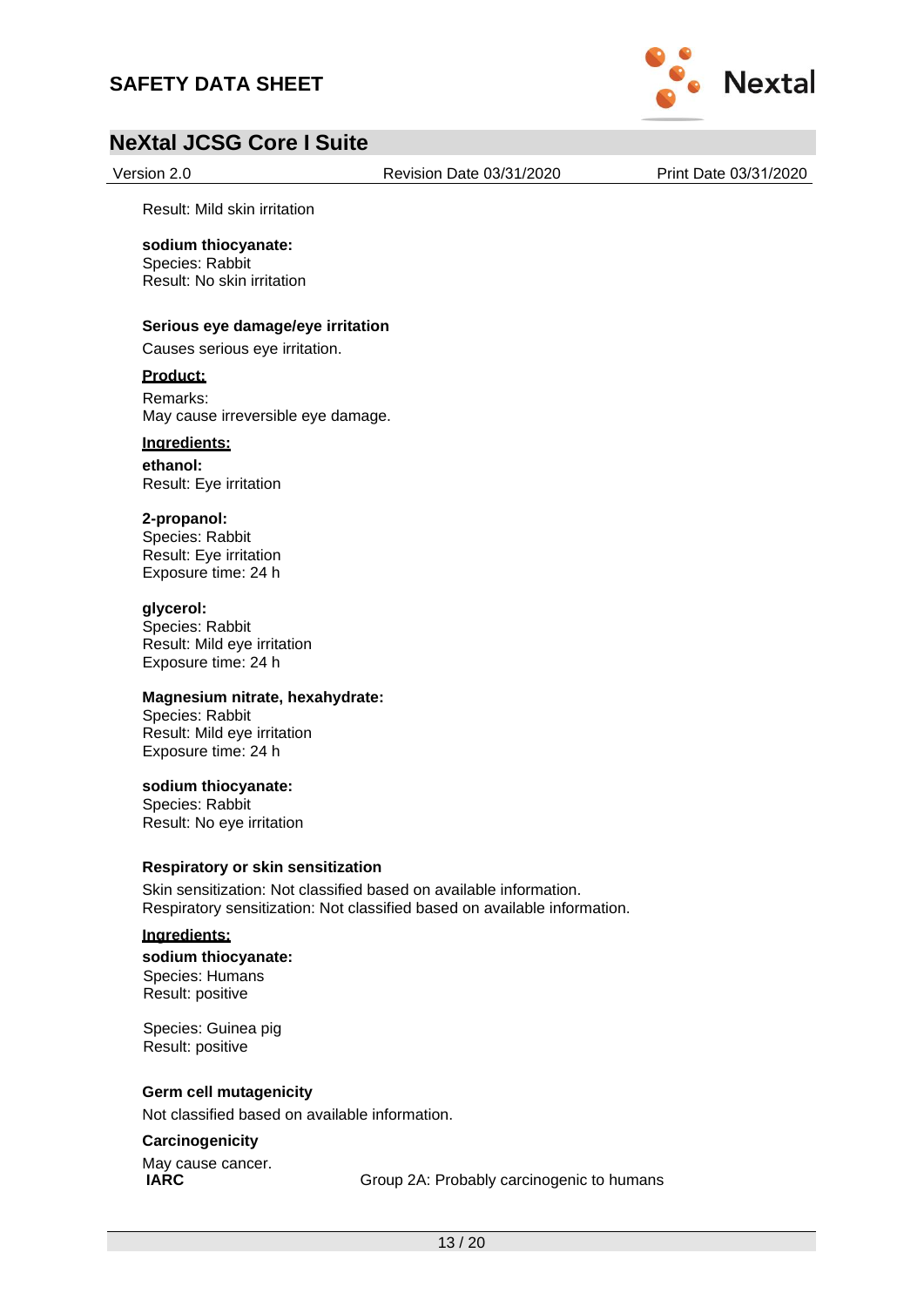

| Version 2.0                                                                     | Revision Date 03/31/2020                                                                                                                           | Print Date 03/31/2020 |
|---------------------------------------------------------------------------------|----------------------------------------------------------------------------------------------------------------------------------------------------|-----------------------|
|                                                                                 | Magnesium nitrate,<br>hexahydrate                                                                                                                  | 13446-18-9            |
|                                                                                 | potassium nitrate                                                                                                                                  | 7757-79-1             |
|                                                                                 | ammonium nitrate                                                                                                                                   | 6484-52-2             |
|                                                                                 | lithium nitrate                                                                                                                                    | 7790-69-4             |
| <b>OSHA</b>                                                                     | No ingredient of this product present at levels greater than or<br>equal to 0.1% is identified as a carcinogen or potential<br>carcinogen by OSHA. |                       |
| <b>NTP</b>                                                                      | No ingredient of this product present at levels greater than or<br>equal to 0.1% is identified as a known or anticipated carcinogen<br>by NTP.     |                       |
| <b>Reproductive toxicity</b><br>May damage fertility or the unborn child.       |                                                                                                                                                    |                       |
| <b>STOT-single exposure</b><br>May cause respiratory irritation.                |                                                                                                                                                    |                       |
| Ingredients:<br>2-propanol:                                                     | Assessment: May cause drowsiness or dizziness.                                                                                                     |                       |
| <b>STOT-repeated exposure</b><br>Not classified based on available information. |                                                                                                                                                    |                       |
| <b>Aspiration toxicity</b><br>Not classified based on available information.    |                                                                                                                                                    |                       |
| <b>Further information</b>                                                      |                                                                                                                                                    |                       |
| <u>Product:</u><br>Remarks:<br>Solvents may degrease the skin.                  |                                                                                                                                                    |                       |
| <b>SECTION 12. ECOLOGICAL INFORMATION</b>                                       |                                                                                                                                                    |                       |
| <b>Ecotoxicity</b>                                                              |                                                                                                                                                    |                       |
| Product:                                                                        |                                                                                                                                                    |                       |
| Toxicity to fish                                                                | : No data available                                                                                                                                |                       |
| Toxicity to algae                                                               | : No data available                                                                                                                                |                       |
| Toxicity to bacteria                                                            | No data available<br>(Leuciscus idus (Golden orfe)): > 500 mg/l                                                                                    |                       |
| Ingredients:                                                                    |                                                                                                                                                    |                       |
| PEG:<br>Toxicity to fish                                                        |                                                                                                                                                    |                       |
|                                                                                 | Exposure time: 96 h                                                                                                                                |                       |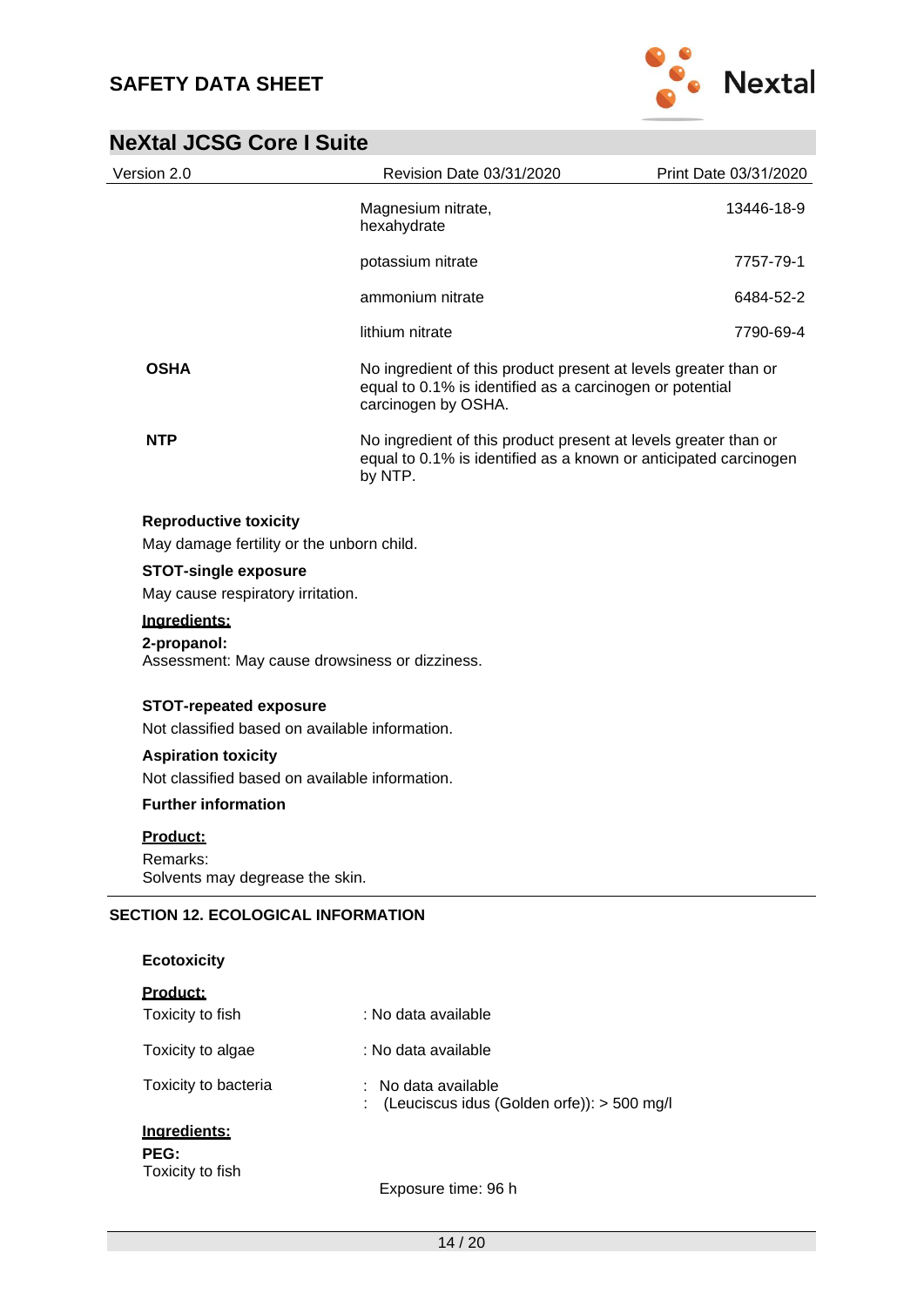

| Version 2.0                                                                             | Revision Date 03/31/2020                                                                                                     | Print Date 03/31/2020 |
|-----------------------------------------------------------------------------------------|------------------------------------------------------------------------------------------------------------------------------|-----------------------|
|                                                                                         | Test Type: static test                                                                                                       |                       |
| 2-methylpentane-2,4-diol:<br>Toxicity to fish                                           | : LC50 (Pimephales promelas (fathead minnow)): 10,700 mg/l<br>Exposure time: 96 h                                            |                       |
| Toxicity to daphnia and other<br>aquatic invertebrates                                  | : EC50 (Daphnia magna (Water flea)): 3,200 mg/l<br>Exposure time: 48 h                                                       |                       |
| hexane-1,6-diol:<br>Toxicity to fish                                                    | : LC50 (Leuciscus idus (Golden orfe)): 4,640 mg/l<br>Exposure time: 96 h                                                     |                       |
| Toxicity to daphnia and other<br>aquatic invertebrates                                  | $\therefore$ EC50 (Daphnia magna (Water flea)): > 500 mg/l<br>Exposure time: 48 h<br>Test Type: Immobilization               |                       |
| Toxicity to algae                                                                       | : EC50 (Scenedesmus capricornutum (fresh water algae)):<br>5,940 mg/l<br>Exposure time: 72 h<br>Test Type: Growth inhibition |                       |
| Toxicity to bacteria                                                                    | : IC50 (Pseudomonas putida): $> 10,000$ mg/l<br>Exposure time: 17 h<br>Test Type: Growth inhibition                          |                       |
| 2-propanol:<br>Toxicity to fish                                                         | : LC50 (Pimephales promelas (fathead minnow)): 9,640 mg/l<br>Exposure time: 96 h                                             |                       |
| Toxicity to algae                                                                       | : EC50 (Desmodesmus subspicatus (Scenedesmus<br>subspicatus)): 2,000 mg/l<br>Exposure time: 72 h                             |                       |
| glycerol:<br>Toxicity to fish                                                           | : LC0 (Leuciscus idus (Golden orfe)): > 250 mg/l<br>Exposure time: 48 h                                                      |                       |
| lithium chloride:<br>Toxicity to fish                                                   | : LC50: 17 mg/l<br>Exposure time: 96 h                                                                                       |                       |
| potassium iodide:<br>Toxicity to fish                                                   | : LC50 (Oncorhynchus mykiss (rainbow trout)): 2,190 mg/l<br>Exposure time: 96 h                                              |                       |
| sodium iodide:<br>Toxicity to fish                                                      | : LC50 (Oncorhynchus mykiss (rainbow trout)): 860 mg/l<br>Exposure time: 96 h                                                |                       |
| Toxicity to daphnia and other<br>aquatic invertebrates                                  | : EC50 (Daphnia magna (Water flea)): 0.17 mg/l<br>Exposure time: 48 h                                                        |                       |
| Sodium cacodylate trihydrate:<br>Toxicity to daphnia and other<br>aquatic invertebrates | EC50 (Daphnia magna (Water flea)): 53.5 mg/l<br>Exposure time: 48 h                                                          |                       |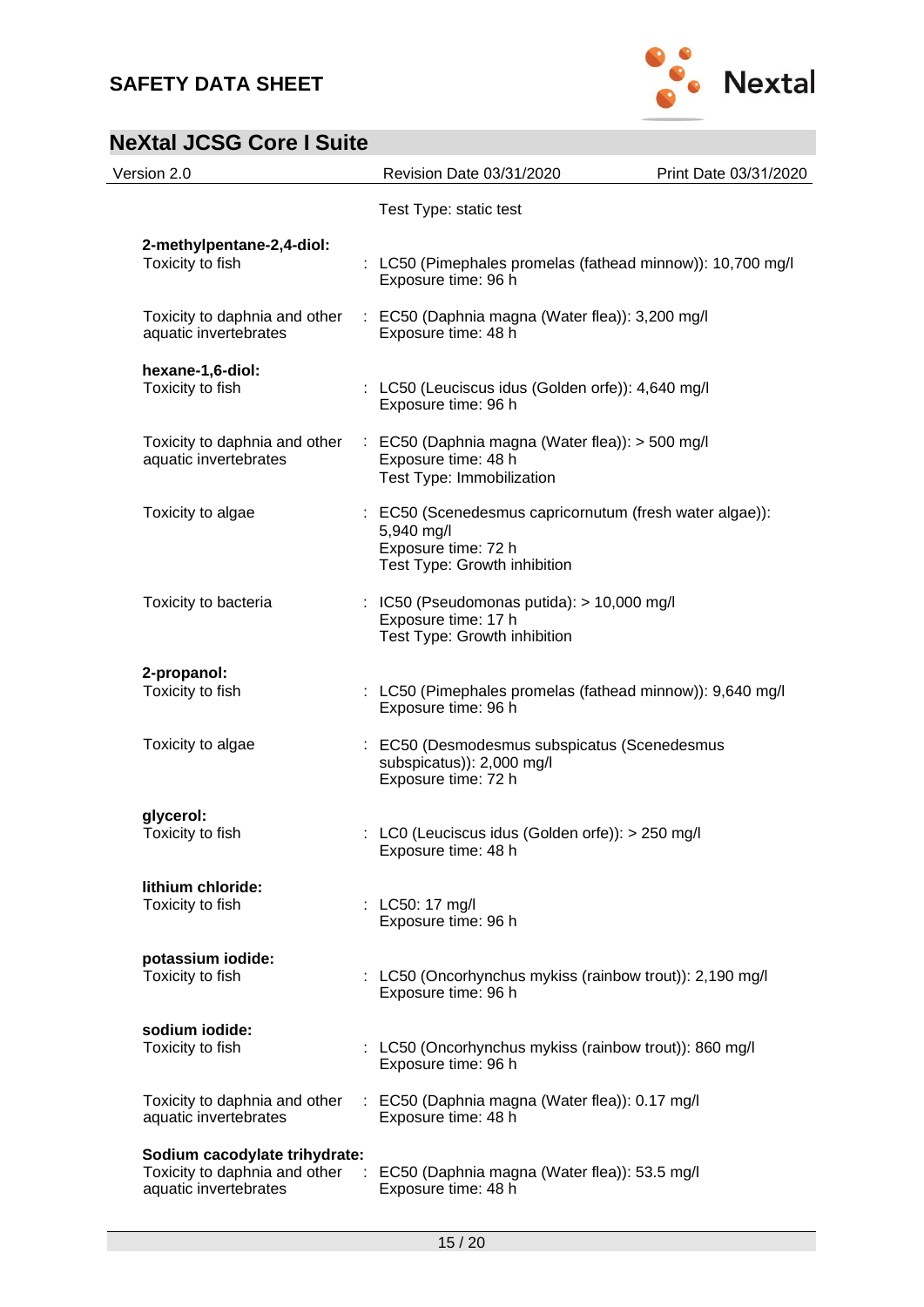

| Version 2.0                                            | Revision Date 03/31/2020                                                                                  | Print Date 03/31/2020 |
|--------------------------------------------------------|-----------------------------------------------------------------------------------------------------------|-----------------------|
| potassium nitrate:<br>Toxicity to fish                 | : LC50 (Oncorhynchus mykiss (rainbow trout)): $> 98.9$ mg/l<br>Exposure time: 96 h                        |                       |
| citric acid:<br>Toxicity to fish                       | : LC50 (Leuciscus idus (Golden orfe)): 440 mg/l<br>Exposure time: 48 h                                    |                       |
| Toxicity to daphnia and other<br>aquatic invertebrates | : (Daphnia magna (Water flea)): 1,535 mg/l<br>Exposure time: 24 h<br>Test Type: static test               |                       |
| potassium thiocyanate:<br>Toxicity to fish             | : LC50 (Oncorhynchus mykiss (rainbow trout)): > 100 mg/l<br>Exposure time: 96 h                           |                       |
| Toxicity to daphnia and other<br>aquatic invertebrates | : EC50 (Daphnia magna (Water flea)): 11 mg/l<br>Exposure time: 48 h                                       |                       |
| sodium thiocyanate:<br>Toxicity to fish                | : LC50 (Oncorhynchus mykiss (rainbow trout)): 233 mg/l<br>Exposure time: 96 h                             |                       |
|                                                        | LC50 (Pimephales promelas (fathead minnow)): > 100 mg/l<br>Exposure time: 96 h                            |                       |
| Toxicity to daphnia and other<br>aquatic invertebrates | : EC50 (Daphnia magna (Water flea)): 11 mg/l<br>Exposure time: 48 h                                       |                       |
| Toxicity to algae                                      | (Pseudokirchneriella subcapitata (green algae)): > 100 mg/l                                               |                       |
| Toxicity to bacteria                                   | : EC10 (Bacteria): 8,000 mg/l<br>Method: OECD Test Guideline 209                                          |                       |
| ammonium chloride:<br>Toxicity to fish                 | : LC50 (Cyprinus carpio (Carp)): 209 mg/l<br>Exposure time: 96 h                                          |                       |
| Toxicity to daphnia and other<br>aquatic invertebrates | : EC50 (Daphnia magna (Water flea)): 161 mg/l<br>Exposure time: 48 h                                      |                       |
| imidazole:<br>Toxicity to fish                         | : LC50 (Leuciscus idus (Golden orfe)): 283.6 mg/l<br>Exposure time: 48 h<br>Test Type: static test        |                       |
| Toxicity to daphnia and other<br>aquatic invertebrates | : EC50 (Daphnia magna (Water flea)): 341.5 mg/l<br>Exposure time: 48 h                                    |                       |
| Toxicity to algae                                      | : EC50 (Scenedesmus quadricauda (Green algae)): 133 mg/l<br>Exposure time: 72 h<br>Test Type: static test |                       |
| Toxicity to bacteria                                   | $: 45$ mg/l<br>Exposure time: 0.5 h                                                                       |                       |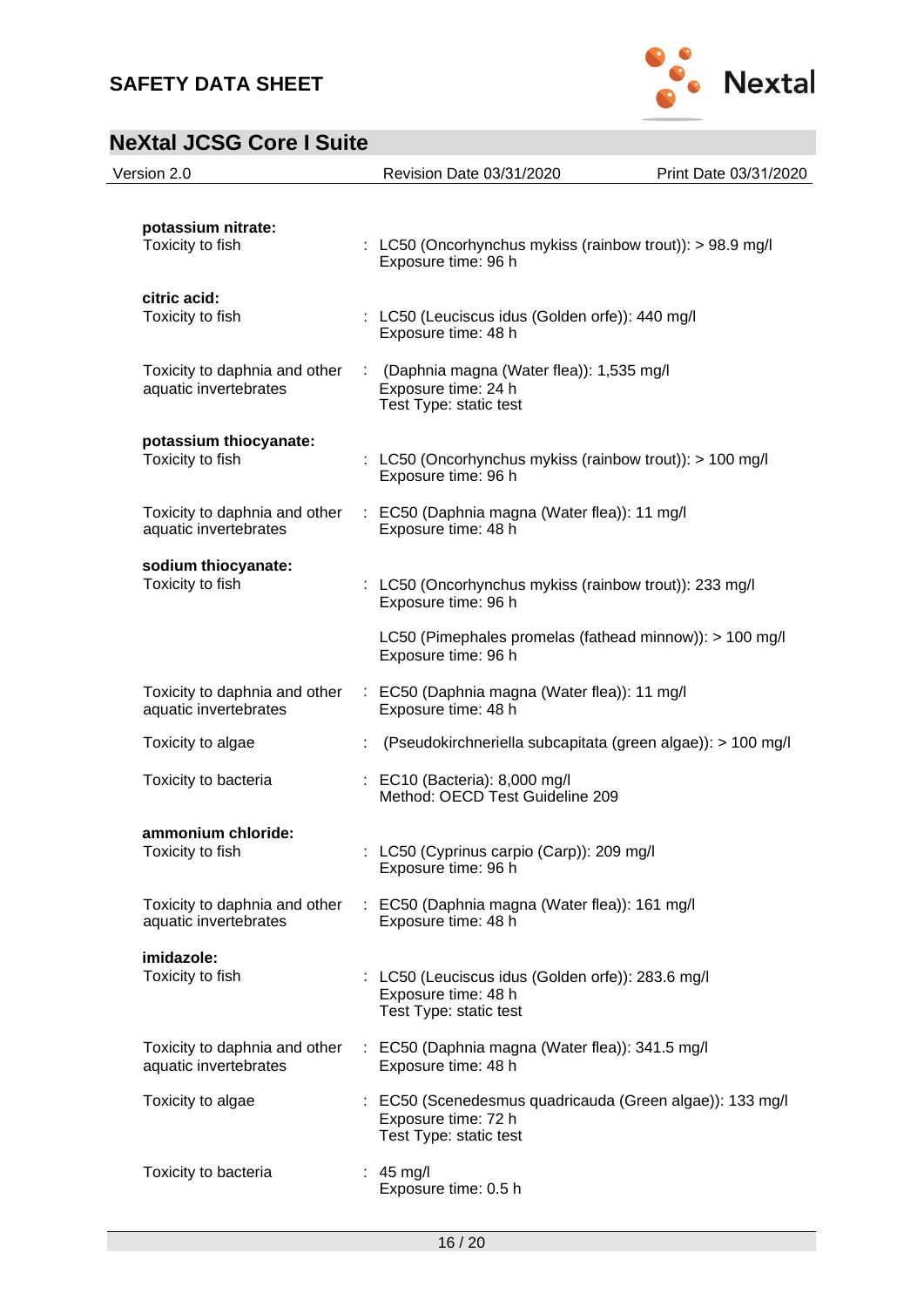



Version 2.0 Revision Date 03/31/2020 Print Date 03/31/2020

| <b>Persistence and degradability</b><br>No data available                         |                                                                                                                                                                                                                                                                                                                               |
|-----------------------------------------------------------------------------------|-------------------------------------------------------------------------------------------------------------------------------------------------------------------------------------------------------------------------------------------------------------------------------------------------------------------------------|
| <b>Bioaccumulative potential</b>                                                  |                                                                                                                                                                                                                                                                                                                               |
| Product:<br><b>Bioaccumulation</b>                                                | : No data available                                                                                                                                                                                                                                                                                                           |
| Ingredients:<br>sodium thiocyanate:<br>Partition coefficient: n-<br>octanol/water | : Remarks: Not applicable                                                                                                                                                                                                                                                                                                     |
| <b>Mobility in soil</b><br>No data available<br>Other adverse effects             |                                                                                                                                                                                                                                                                                                                               |
|                                                                                   |                                                                                                                                                                                                                                                                                                                               |
| Product:<br>Ozone-Depletion Potential                                             | Regulation: 40 CFR Protection of Environment; Part 82<br>Protection of Stratospheric Ozone - CAA Section 602 Class I<br>Substances<br>Remarks: This product neither contains, nor was<br>manufactured with a Class I or Class II ODS as defined by the<br>U.S. Clean Air Act Section 602 (40 CFR 82, Subpt. A, App.A +<br>B). |
| Additional ecological<br>information                                              | : An environmental hazard cannot be excluded in the event of<br>unprofessional handling or disposal.<br>Toxic to aquatic life.<br>Harmful to aquatic life with long lasting effects.                                                                                                                                          |

### **SECTION 13. DISPOSAL CONSIDERATIONS**

| <b>Disposal methods</b> |                                                                                                                                    |
|-------------------------|------------------------------------------------------------------------------------------------------------------------------------|
| Waste from residues     | : The product should not be allowed to enter drains, water<br>courses or the soil.<br>Send to a licensed waste management company. |
|                         | Dispose of as hazardous waste in compliance with local and<br>national regulations.                                                |
| Contaminated packaging  | : Dispose of as unused product.<br>Do not re-use empty containers.                                                                 |

#### **SECTION 14. TRANSPORT INFORMATION**

**IATA-DGR** UN/ID No. : UN 1993 Proper shipping name : Flammable liquid, n.o.s.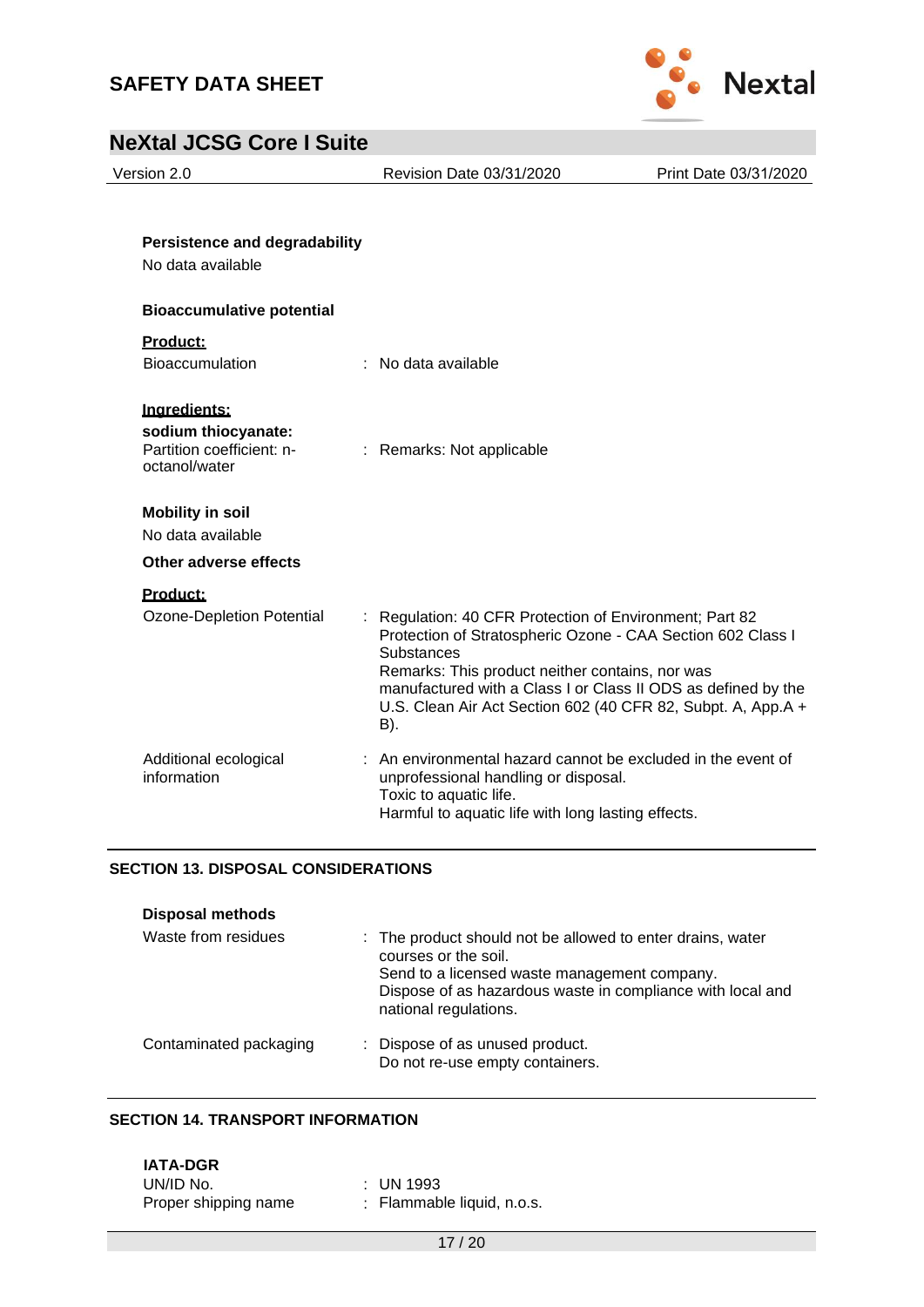

| Version 2.0          | Revision Date 03/31/2020                             | Print Date 03/31/2020 |
|----------------------|------------------------------------------------------|-----------------------|
|                      | (ethanol, ISOPROPANOL)                               |                       |
| Class                | $\therefore$ 3                                       |                       |
| Packing group        | : II                                                 |                       |
| Labels               | : Flammable Liquids                                  |                       |
| <b>IMDG-Code</b>     |                                                      |                       |
| UN number            | $\therefore$ UN 1993                                 |                       |
| Proper shipping name | : FLAMMABLE LIQUID, N.O.S.<br>(ethanol, ISOPROPANOL) |                       |
| Class                | $\therefore$ 3                                       |                       |
| Packing group        | : II                                                 |                       |
| Labels               | : 3                                                  |                       |
| EmS Code             | $: F-E, S-E$                                         |                       |
| Marine pollutant     | : no                                                 |                       |

**Transport in bulk according to Annex II of MARPOL 73/78 and the IBC Code**

Not applicable for product as supplied.

#### **Domestic regulation**

| <b>49 CFR</b>        |                                                       |
|----------------------|-------------------------------------------------------|
| UN/ID/NA number      | $:$ UN 1993                                           |
| Proper shipping name | : FLAMMABLE LIQUIDS, N.O.S.<br>(ethanol, ISOPROPANOL) |
| Class                | $\colon$ 3                                            |
| Packing group        | : II                                                  |
| Labels               | : Class 3 - Flammable Liquid                          |
| <b>ERG Code</b>      | : 128                                                 |
| Marine pollutant     | no                                                    |
|                      |                                                       |

### **SECTION 15. REGULATORY INFORMATION**

#### **EPCRA - Emergency Planning and Community Right-to-Know**

#### **SARA 304 Extremely Hazardous Substances Reportable Quantity**

This material does not contain any components with a section 304 EHS RQ.

| SARA 311/312 Hazards | $\pm$ Fire Hazard<br>Acute Health Hazard<br>Chronic Health Hazard                                         |                                                                                                                         |            |
|----------------------|-----------------------------------------------------------------------------------------------------------|-------------------------------------------------------------------------------------------------------------------------|------------|
| <b>SARA 302</b>      |                                                                                                           | $\therefore$ No chemicals in this material are subject to the reporting<br>requirements of SARA Title III, Section 302. |            |
| <b>SARA 313</b>      | : The following components are subject to reporting levels<br>established by SARA Title III, Section 313: |                                                                                                                         |            |
|                      |                                                                                                           | Magnesium nitrate,<br>hexahydrate                                                                                       | 13446-18-9 |
|                      |                                                                                                           | potassium nitrate                                                                                                       | 7757-79-1  |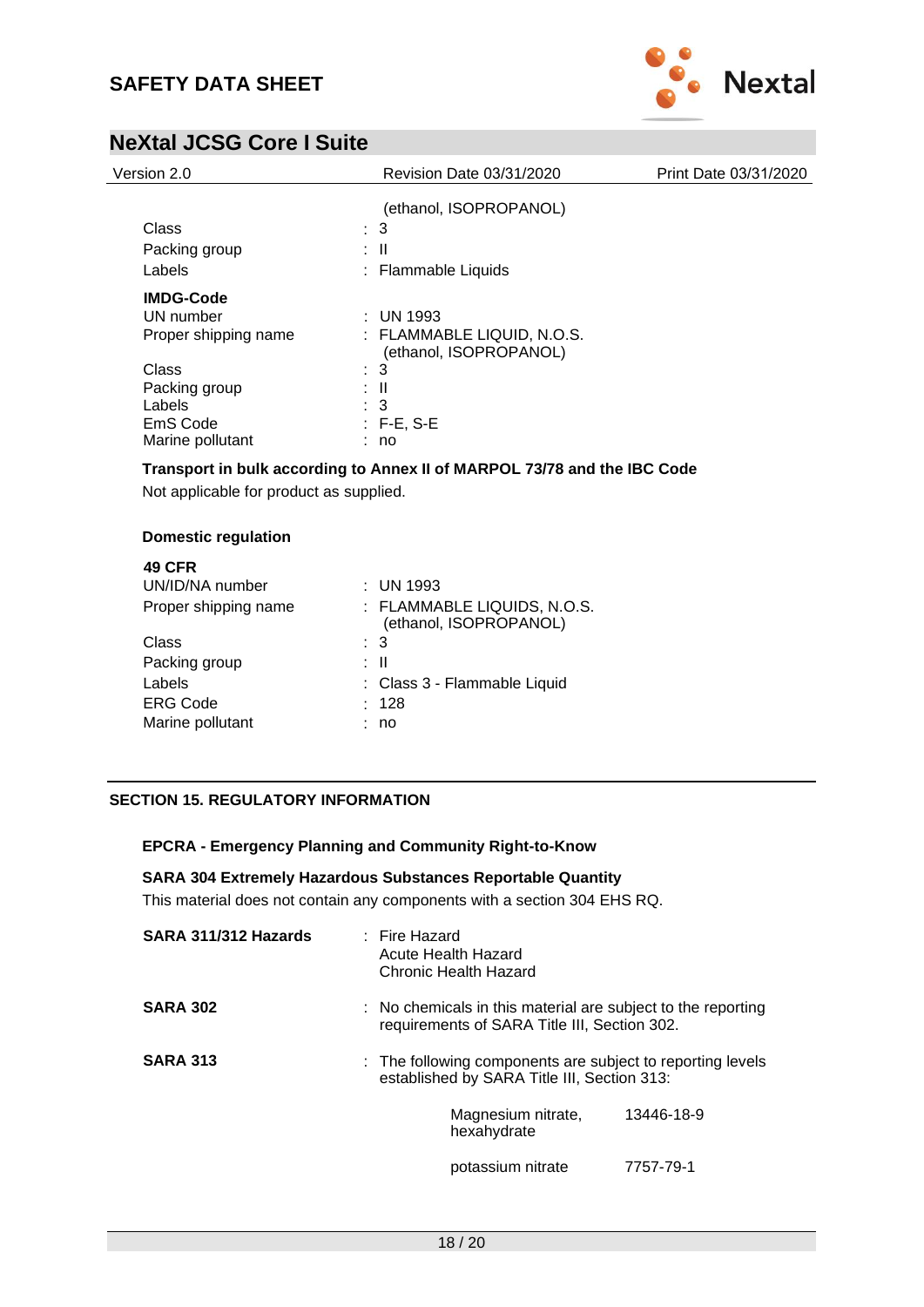

| Version 2.0                                              |         |                                                                                                           | Revision Date 03/31/2020 |           | Print Date 03/31/2020 |
|----------------------------------------------------------|---------|-----------------------------------------------------------------------------------------------------------|--------------------------|-----------|-----------------------|
|                                                          |         |                                                                                                           | ammonium nitrate         |           | 6484-52-2             |
|                                                          |         |                                                                                                           | lithium nitrate          |           | 7790-69-4             |
| <b>US State Regulations</b>                              |         |                                                                                                           |                          |           |                       |
| <b>California Prop. 65</b><br>ethanol                    |         | WARNING! This product contains a chemical known in the<br>State of California to cause cancer.<br>64-17-5 |                          |           |                       |
|                                                          |         |                                                                                                           |                          |           |                       |
|                                                          |         | State of California to cause birth defects or other reproductive                                          |                          |           |                       |
|                                                          |         |                                                                                                           |                          | harm.     |                       |
|                                                          | ethanol |                                                                                                           |                          | 64-17-5   |                       |
|                                                          |         | Lithium citrate tribasic tetrahydrate                                                                     |                          | 6080-58-6 |                       |
| <b>TSCA list</b>                                         |         |                                                                                                           |                          |           |                       |
| No substances are subject to a Significant New Use Rule. |         |                                                                                                           |                          |           |                       |

No substances are subject to TSCA 12(b) export notification requirements.

#### **SECTION 16. OTHER INFORMATION**

#### **Full text of other abbreviations**

(Q)SAR - (Quantitative) Structure Activity Relationship; ASTM - American Society for the Testing of Materials; bw - Body weight; DIN - Standard of the German Institute for Standardisation; ECx - Concentration associated with x% response; ELx - Loading rate associated with x% response; EmS - Emergency Schedule; ErCx - Concentration associated with x% growth rate response; GHS - Globally Harmonized System; IARC - International Agency for Research on Cancer; IATA - International Air Transport Association; IBC - International Code for the Construction and Equipment of Ships carrying Dangerous Chemicals in Bulk; IC50 - Half maximal inhibitory concentration; ICAO - International Civil Aviation Organization; IMDG - International Maritime Dangerous Goods; IMO - International Maritime Organization; ISO - International Organisation for Standardization; LC50 - Lethal Concentration to 50 % of a test population; LD50 - Lethal Dose to 50% of a test population (Median Lethal Dose); MARPOL - International Convention for the Prevention of Pollution from Ships; n.o.s. - Not Otherwise Specified; NO(A)EC - No Observed (Adverse) Effect Concentration; NO(A)EL - No Observed (Adverse) Effect Level; NOELR - No Observable Effect Loading Rate; OECD - Organization for Economic Co-operation and Development; OPPTS - Office of Chemical Safety and Pollution Prevention; PBT - Persistent, Bioaccumulative and Toxic substance; REACH - Regulation (EC) No 1907/2006 of the European Parliament and of the Council concerning the Registration, Evaluation, Authorisation and Restriction of Chemicals; SADT - Self-Accelerating Decomposition Temperature; SDS - Safety Data Sheet; UN - United Nations; vPvB - Very Persistent and Very Bioaccumulative; DSL - Domestic Substances List (Canada); KECI - Korea Existing Chemicals Inventory; TSCA - Toxic Substances Control Act (United States); AICS - Australian Inventory of Chemical Substances; IECSC - Inventory of Existing Chemical Substances in China; ENCS - Existing and New Chemical Substances (Japan); ISHL - Industrial Safety and Health Law (Japan); PICCS - Philippines Inventory of Chemicals and Chemical Substances; NZIoC - New Zealand Inventory of Chemicals; TCSI - Taiwan Chemical Substance Inventory; CERCLA - Comprehensive Environmental Response, Compensation, and Liability Act; DOT - Department of Transportation; EHS - Extremely Hazardous Substance; HMIS - Hazardous Materials Identification System; MSHA - Mine Safety and Health Administration; NFPA - National Fire Protection Association; RCRA - Resource Conservation and Recovery Act; RQ - Reportable Quantity; SARA - Superfund Amendments and Reauthorization Act; CMR - Carcinogen, Mutagen or Reproductive Toxicant;